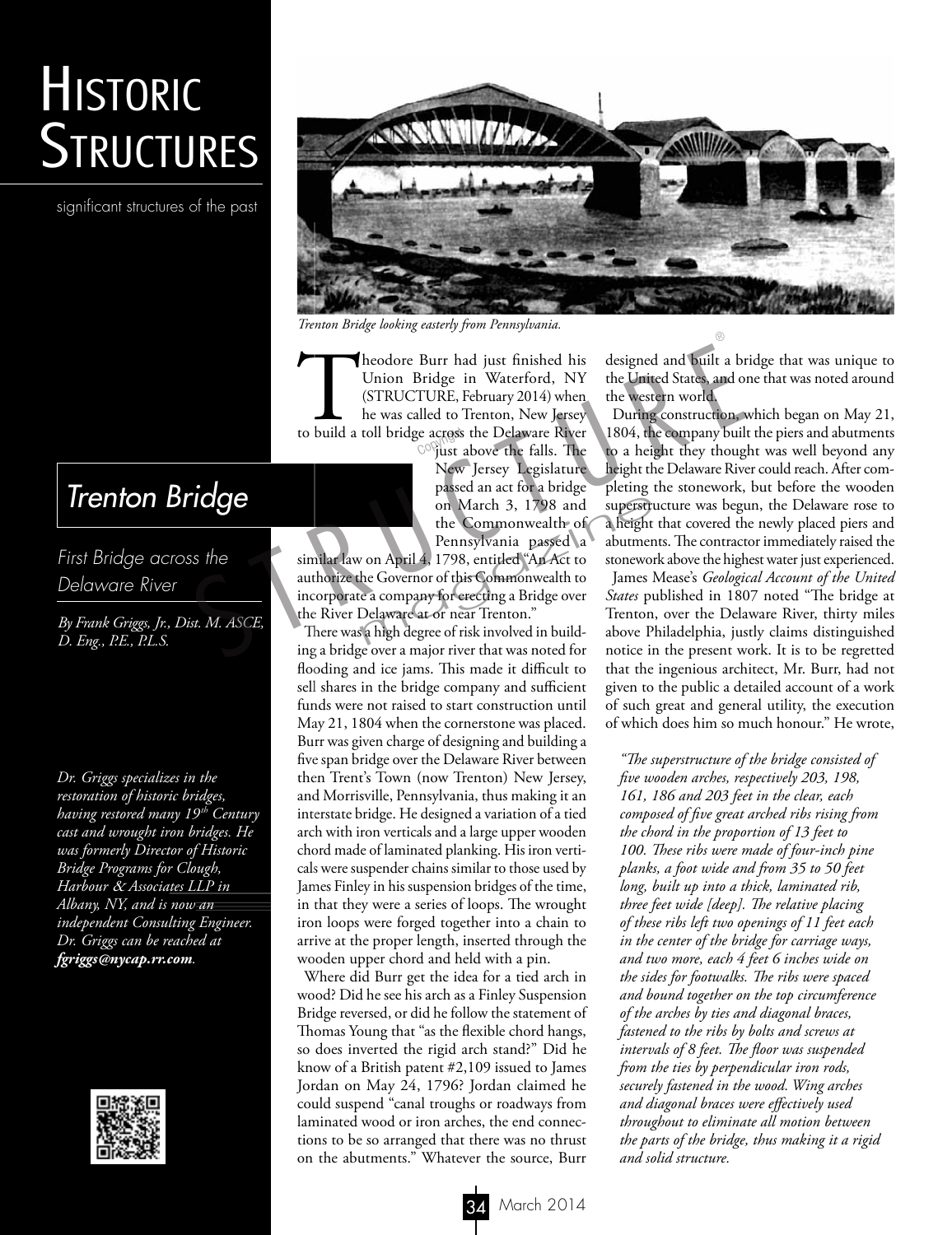

*Early illustration of Trenton Bridge arches/roof and Pennsylvania Portal.*

*The entire bridge was covered by a roof of cedar shingles, and was enclosed at each end. Originally there were high and elaborate fronts, both on the New Jersey and the Pennsylvania ends of the bridge, with great arched doorways over the carriageways and footwalks. Balustrades four feet high ran along the whole length of the bridge, outside of the footwalks, to protect the pedestrians.*

*The bridge rested upon the abutments and four piers, all of stone. The piers were made about one-fourth higher than they had originally been planned… The ends of the piers upstream were semicircular and, after rising five feet, gradually receded to the top, where they were finished off in a half-dome. These piers were 62 feet long and 20 feet deep."*

Herman Haupt, in his 1851 book on *Bridge Construction*, wrote that the diagonals were inserted and anchored into cast iron shoes at the lower end, and tied to the upper arches with iron straps acting as counter braces [ties]. They were twin 6 x 10-inch timbers, spiked to the lower chord and secured to the arches by long 2-inch by ½-inch iron straps… and indicated the links of the suspenders were of 11/8-inch square bars, about 4 feet long and 5 inches wide, passing flatways through the arches and between the chords and counter braces; a key passing through the link on the top of the arch.

The lower chord was made of a pair of  $6\frac{1}{2}$ x 131/2-inch timbers and, again according to Haupt, "are connected by means of long straps of iron passing around the end of the arch at the skew-back, and bolted through the chords." Haupt also described what he called spur arches, noting: "On the sides are large spur arches of the same dimensions of the main arch of the truss, extending from a point 8 feet outside of the truss on the abutments and piers, and terminating within 44 feet of the centre-spiked at the point of intersection

of the arches of the main truss." In summary, the arches were supported by a combination of the diagonal ties, tension chords and bearing on the piers and abutments.

Mease continued his write up of the bridge by Mease continued his write up of the bridge by stating, "the three great objects, *convenience of travelling, strength, and durability*, are all happily united in the model adopted...nor has *ornament* been wholly thrown aside. The access to the Bridge, on either side, and throughout the whole extent of the platform, presents to the traveller a plane, without any sensible rising." on principal areas are also are also and the archess of the main truss." In summary,<br>
the acchess were supported by a combination<br>
there were bigh and<br>
on the New Jersey<br>
or the New Jersey<br>
or the New Jersey<br>
or the New Je Example thrown aside. The access to the<br>dge, on either side, and throughout the whole<br>ent of the platform, presents to the traveller<br>lane, without any sensible rising."<br>fease finished his report on the bridge with:<br>Our br

Mease finished his report on the bridge with:

*Our bridge, we are assured by Mr. Burr, combines double the strength of either [Waterford or Fort Miller] of them; but what constitutes the greatest excellence of the Delaware bridge, is the prospect of its durability… the permanency of the stone work is not to be questioned, and by the proposed covering, the stamina, or main parts of the wooden superstructure, will be effectually protected from decay by the wet, while those parts we exposed to injury from the weather, are all susceptible of the most complete repair.*

The entire structure was roofed shortly after construction. Instead of the standard gabled roof running along the axis of the bridge, Burr used a conventional gable over his piers with a gabled roof running transversely over his arches. The only walls that were covered were over the piers, leaving the arches exposed on the side. The primary reason he did not cover his walls and have the normal gable roof over his arches, besides cost, was the large wind loads that would have made if difficult, if not impossible, to brace the arches.

The bridge was opened on January 30, 1806 to a large celebration that was described in the *United States Gazette* on February 5, 1806:

*On Thursday the 30<sup>th</sup> ult. the bridge over the Delaware River near this place was* 



*Triple Protection Against Corrosion*



 www.STRUCTUREmag.org www.STRUCTUREmag.org

ADVERTISEMENT–For Advertiser Information, visit

ADVERTISE/VENT-For Advertiser Information, visit

800-929-3030 ctscement.com